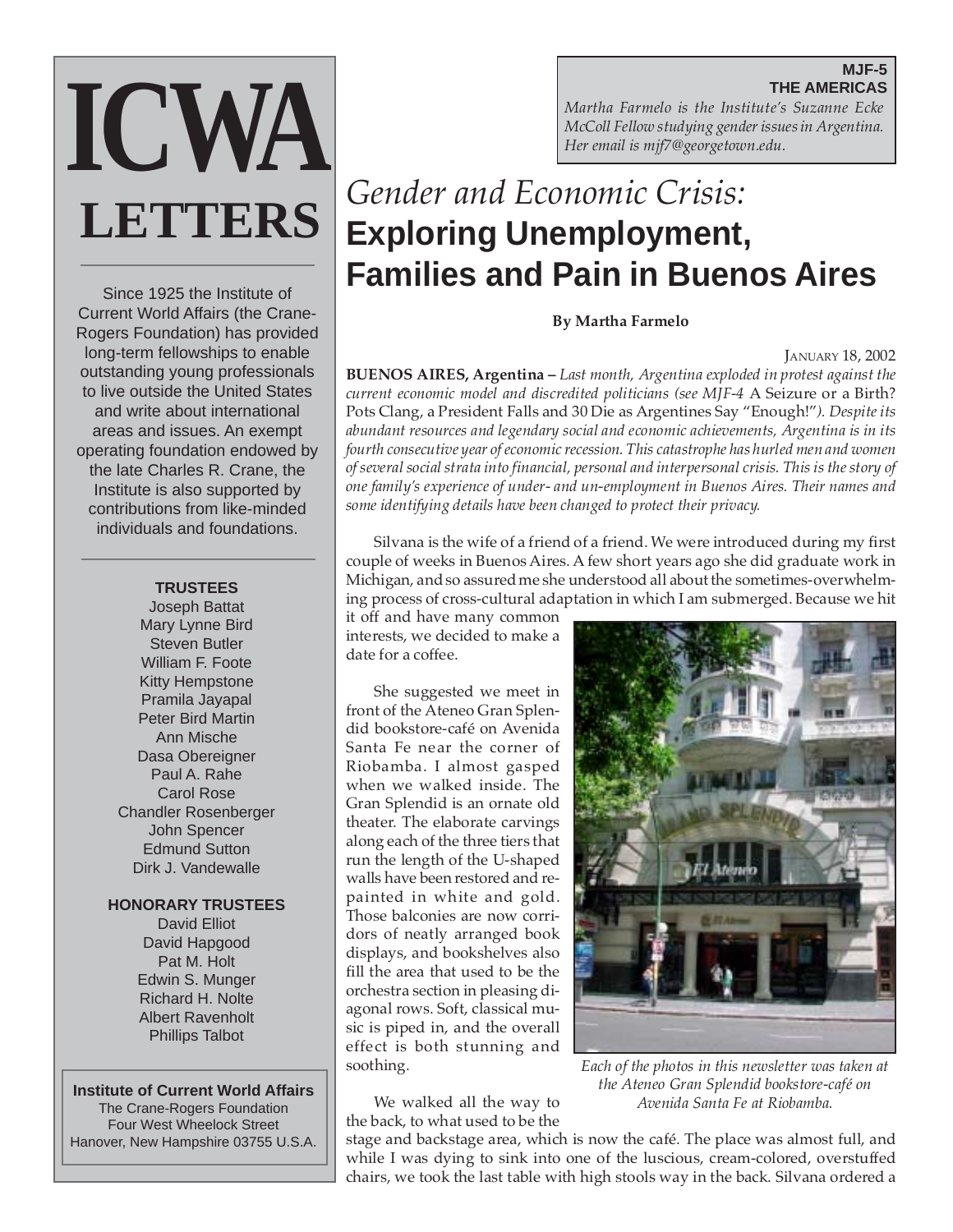

ied accounting but never graduated. Still, he had a successful career as a manager in a number of businesses, always in charge of a sizable staff," she said.

Well over a year ago he was laid off. He found new work rather quickly, but nothing stable, only a series of jobs that lasted a few months each. Eventually, to stay employed, he had to settle for the type of work assigned to the lowest-level employees he used to supervise, at a third of his former salary—paid under the table, with zero benefits.

Silvana continued, "About a year ago, my mother went to work for the first time at age

58." Victoria found work quite easily, though she's stuck with utterly boring bookkeeping for a company that has numerous food concessions. She started out working 11 hours a day, then cut back to 8:00 to 5:00. "She earns a fraction of what my father did, but they desperately need the cash," she said.

I sipped my *submarino,* found it needed sugar and dumped in two packets.

In Silvana's words, "My mother was not happy. She told me that she and my father had a contract, that it was his responsibility to work and bring home the money, hers to take care of the kids and the home. She feels he broke their contract." When he wasn't employed she would often call him from work to ask if he had put in the laundry or cleaned up the house. Martín has taken on myriad domestic chores, but Victoria wishes she could do them herself.

Silvana picked up her coffee and drank half. She, her husband, Diego and four-year-old son Pablo, live in the same apartment building as her parents. As researchers and writers, she and Diego do most of their work at home. Silvana told me that during the last stretch of about a month when her father was unemployed, he would come over to her place during the day because he was lonely and wanted to talk.

"It was awful," she said. "First of all, I couldn't get any work done. But worse than that, he seemed really depressed and sometimes said he felt as though he wanted to kill himself. I didn't know what to do. I was scared. I was upset."

She took comfort in her understanding that people

*cortado,* an espresso with a shot of steamed milk, and I a *submarino,* a bar of unsweetened chocolate submerged in a tall mug of hot milk.

Silvana was anxious to hear more about my fellowship, my approach to gender issues and the types of topics I hoped to pursue. Among the dozen or so possibilities I outlined, I mentioned my interest in learning about the impact on marriages and families of escalating male unemployment and the concomitant increase of women in the workforce. I practically quoted from my fellowship application: "I'm anxious to know…*What impact is this having on the roles and relationships in those downwardly mobile middle-class families, on the frustrated, unemployed men and the often suddenly, newly employed women?*"

Little did I know I had just described her parents.

\* \* \* \* \*

After we had chatted for a bit, Silvana commented casually, "You should meet my parents one day. My father is an accountant. He's been having trouble finding work."

The waitress brought over our hot drinks, two little glasses of mineral water and a saucer with four tiny, round, chocolate cookies stuffed with *dulce de leche,* the super-sweet, Argentine version of caramel*.* Silvana ripped the ends off two packets of sugar and poured the contents into her white demitasse, while I stirred my chocolate bar 'round and 'round and 'round with my long-handled, silver spoon.

Silvana went on. Her father, Martín, is 60. "He stud-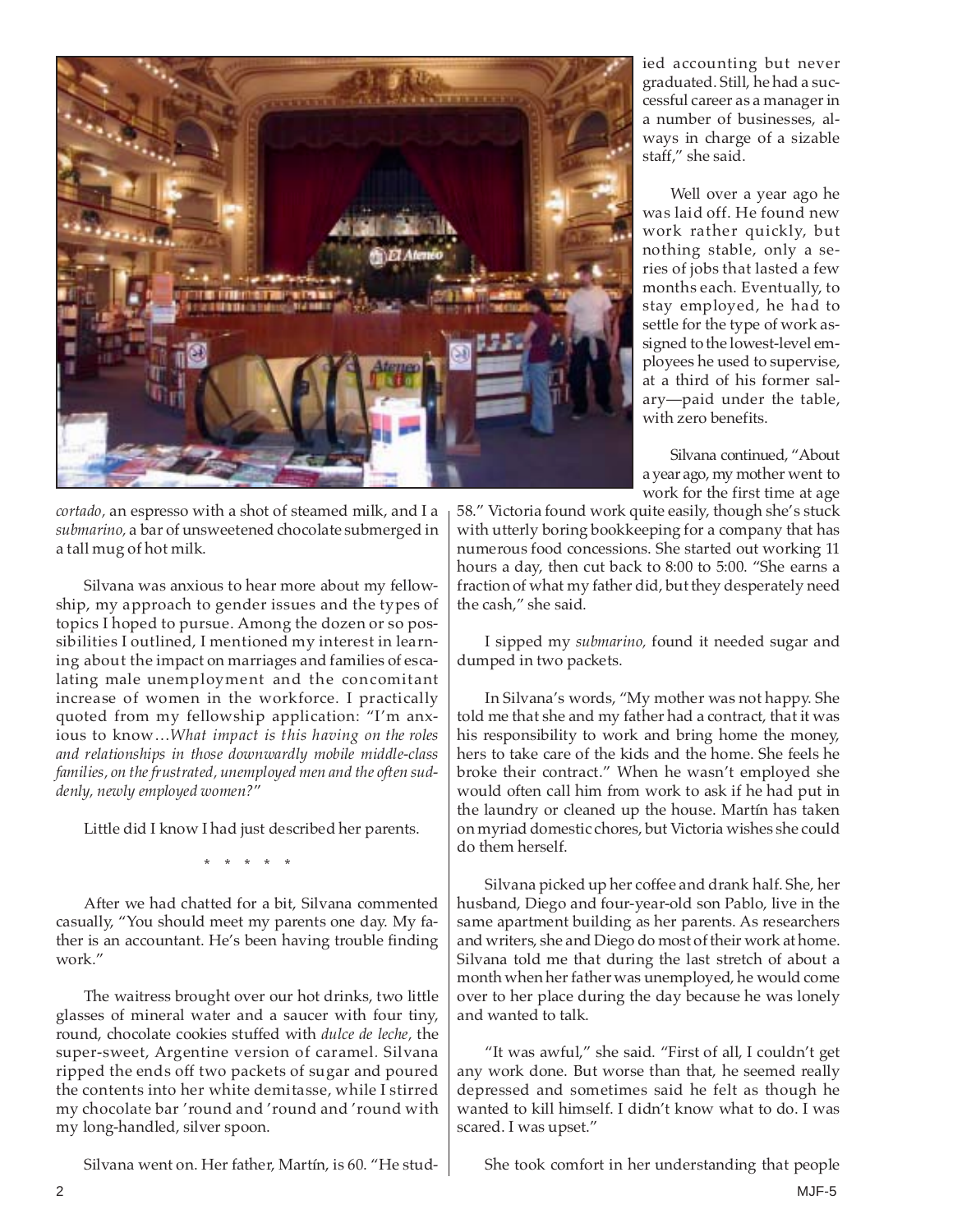who say they are going to kill themselves are not actually likely to try. "But it was terrible," she said. "After he would leave, I would have to get Diego to talk with me and help me calm down."

Things got tricky, too, when the person offering Martín work was none other than Silvana herself. "A few months ago, I asked him if he wanted to take Pablito to his pre-school in the morning and pick him up in the afternoon. We pay \$100 a month for a school-bus, and I thought that at least the money could go to my parents. They have a car, and it would get my father out of the house. He did it for a few weeks but he hated it. Imagine. He was humiliated." When it looked like he was about to start a new job, they signed up with the bus service again.

Silvana sighed, ate one of the little cookies and finished her coffee. I thought about her father's most recent jobs. "Doesn't he hate taking such lousy work at such low pay?" I asked.

"He's in much better spirits when he has work, no matter what it is, rather than being at home all day," she replied. He finally found another job but it was a shortterm contract, and he will soon be unemployed again.

"This situation is just crazy," she said, "and so unexpected. I always felt that if we were caught in a pinch, I could call on my parents to help us out. Now I feel like I must work even harder so that I can help *them*." Her brother is a manager in a retail store and his wife is studying to be a kindergarten teacher. They have a baby daughter and are already helping out his wife's parents, since they are experiencing a similar crisis

\* \* \* \* \*

Martín, Victoria and Pablo were climbing into her parents' car, a small, white 1998 Renault that looked "zero kilometer," as Argentines call brand-new vehicles. Victoria looked much as I had imagined, though younger. Like her daughter, she is short and attractive with beautiful brown eyes and a smile that conveys her warmth, openness and generosity.

Martín threw me for a loop. I had conjured up the image of an introverted, slump-shouldered, heavy-set man with salt-and-pepper hair combed straight back and a thick, graying moustache. Instead, I found a short, sprightly, wiry man with thin gray hair and a long, narrow face. In his tennis whites he looked to be 60 going on 45. He has a lively sense of humor and smiles often. When I commented that it was a pity that this was the last Saturday they would be coming to such a beautiful spot, he countered, "No, no reason to be sad. We have to think how lucky we've been to have six weekends here."

Both Victoria and Martín are easy to talk to and I felt immediately at ease with them. They spoke with zeal about their vacations in Spain, Italy and New York. They also talked openly about their conviction that couples should plan their families. Martín explained that they had married young and waited three years before having their only other child, Silvana's brother. Victoria said, "Any couple can prevent a pregnancy. With the consciousness about AIDS these days, who doesn't know how to put on a condom?"

Martín teased his wife about her lousy sweeping and insisted on doing the job on the patio. At lunchtime he cooked pasta for his grandson and made a salad. He and Victoria both moaned about having to attend a birthday party at a snobby country club the next day. "On top of snobby, it's *machista*," said Martín. "Women are allowed

A week later Silvana called to invite me, my partner Alan, and our son Camilo, to join her family (minus her husband, Diego) for a day "in the country." They had agreed to spend six Saturdays at the home of friends in the upscale, northern suburb of Pilar, opening up the place and bringing in the mail during their absence. Camilo was sick so he and Alan stayed home, but I was hungry to get out of the city and eagerly accepted.

I took the bus to their apartment building near the federal courthouse but had to walk ten blocks because I became confused by streets with changing names and got off the bus too early. When I arrived, Silvana,



INSTITUTE OF CURRENT WORLD AFFAIRS 3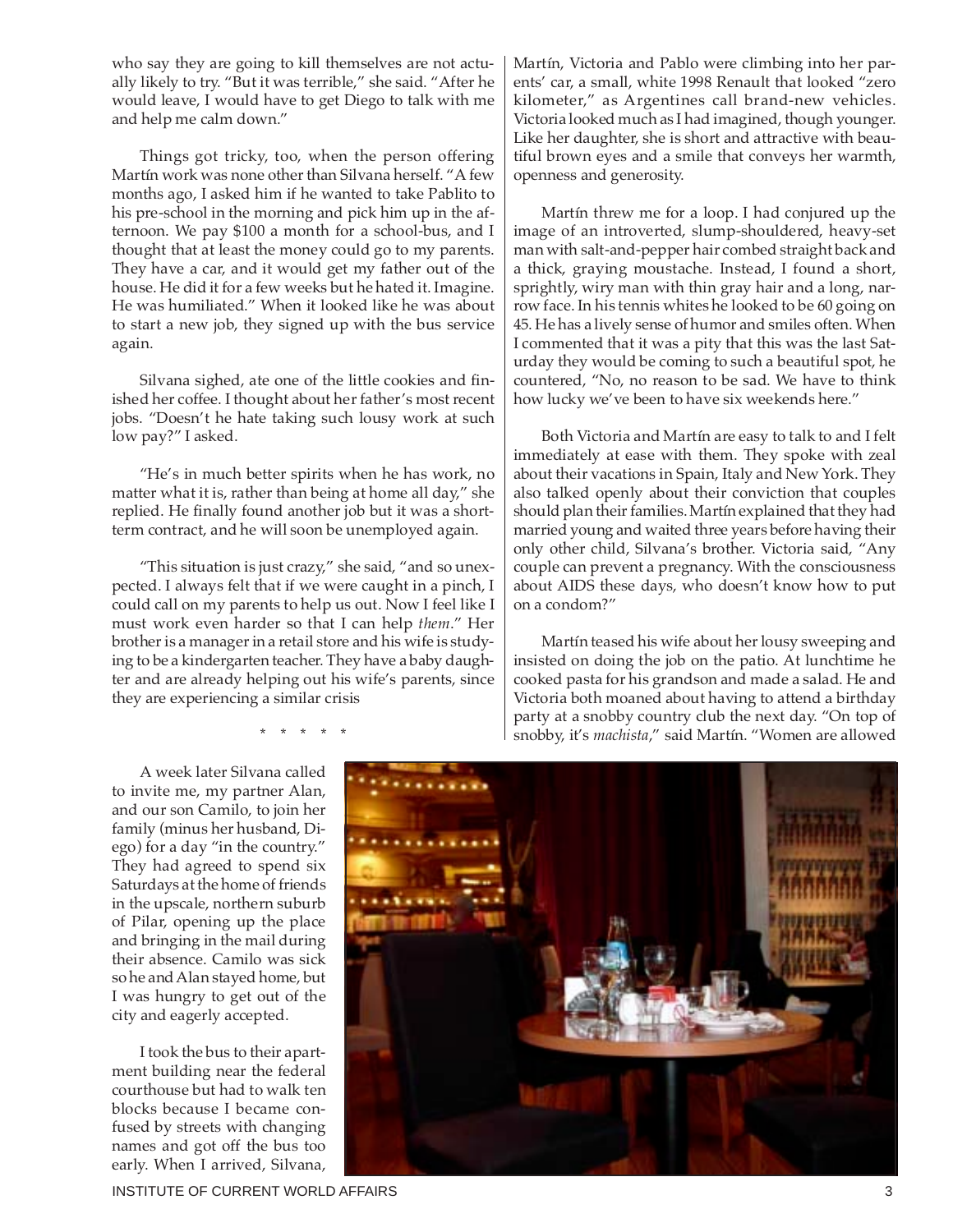I asked.

ment, and I waited.

they're expecting your call."

I was actually immersed in writing another ICWA newsletter and would have preferred to wait several days, but squirmed at appearing to be so

they may not want to get into it at all." I trusted her judg-

\* \* \* \* \*

I called Martín first. "When would be good for you?"

A few days later, Silvana called to say that both of her parents had agreed to meet with me. "Just call them," she said. "They enjoyed spending time with you, and

on the premises, but only men can be members or practice sports there."

\* \* \* \* \*

A few weeks later, Silvana and I went to the movies together. Afterward, over coffee, I told her that I was thinking of writing about her parents' story, that I had been hearing over and over again of similar situations and that it seemed to capture the impact of the Argentine crisis on countless middle-class families.

She agreed. I acknowledged the story's intimacy, and suggested that I could change their names to protect their privacy. I expressed interest in speaking with her parents about their experiences, but assured her that it was by no means necessary. "Let me think about it and talk to them," she said. "They may find it therapeutic to talk, or

busy. "How about tomorrow?," I asked.

"Sure," he replied. "Come on over."

Since I arrived a few minutes early, I stopped by Silvana's apartment to say hello. OnlyDiego was home.

We stood on their balcony looking out in the distance to the glistening Río de la Plata. "Martín is in a bad way," he told me. "Last week they called him from one of the places he worked before about a job that pays a bit better than what they paid him last time. They left it that the guy was just going to confirm with his son and call him back. For the last few days, they won't take his calls and they're not calling him back. He was over here this morning before Silvana left. He's pretty upset."

And, as we chatted, "You know, he's not a particu-

larly introspective guy. In some ways this crisis has been good for him. He's much more involved with his family and grandchildren. But it's bad. It's been really hard."

\* \* \* \* \*

Well, that did it for me. Call me a lousy reporter. I don't care. During my "interview" with Martín, I abandoned all the hard questions, especially the ones about feelings. Instead, as I sipped 7-Up while sitting across from him on the blue, brocade sofa in their luminous living room, Martín chronicled his career from his first, 14-year job as an accountant to his last three-month gig doing petty administrative tasks.

He spoke with special excitement about a few times over the last

decade when he and his wife had considerable success with franchising. He pulled out photos of their most successful project: kiosks that sold accessories such as socks, sunglasses and hair barrettes in three shopping centers around Buenos Aires.

"We opened one of our kiosks just five days before Christmas. Each day there were so many people buying that you couldn't even see the stand." He was delighted when Victoria agreed to work with him, and they collaborated well. Their two children were grown, and he was pleased that she wanted to become active outside their home.

"Having my own business was my dream, and we did it," he said. "That's why we're so sad and frustrated. We know we can do it, we did it well, and we liked it."

When he spoke of the down times, even the lousy

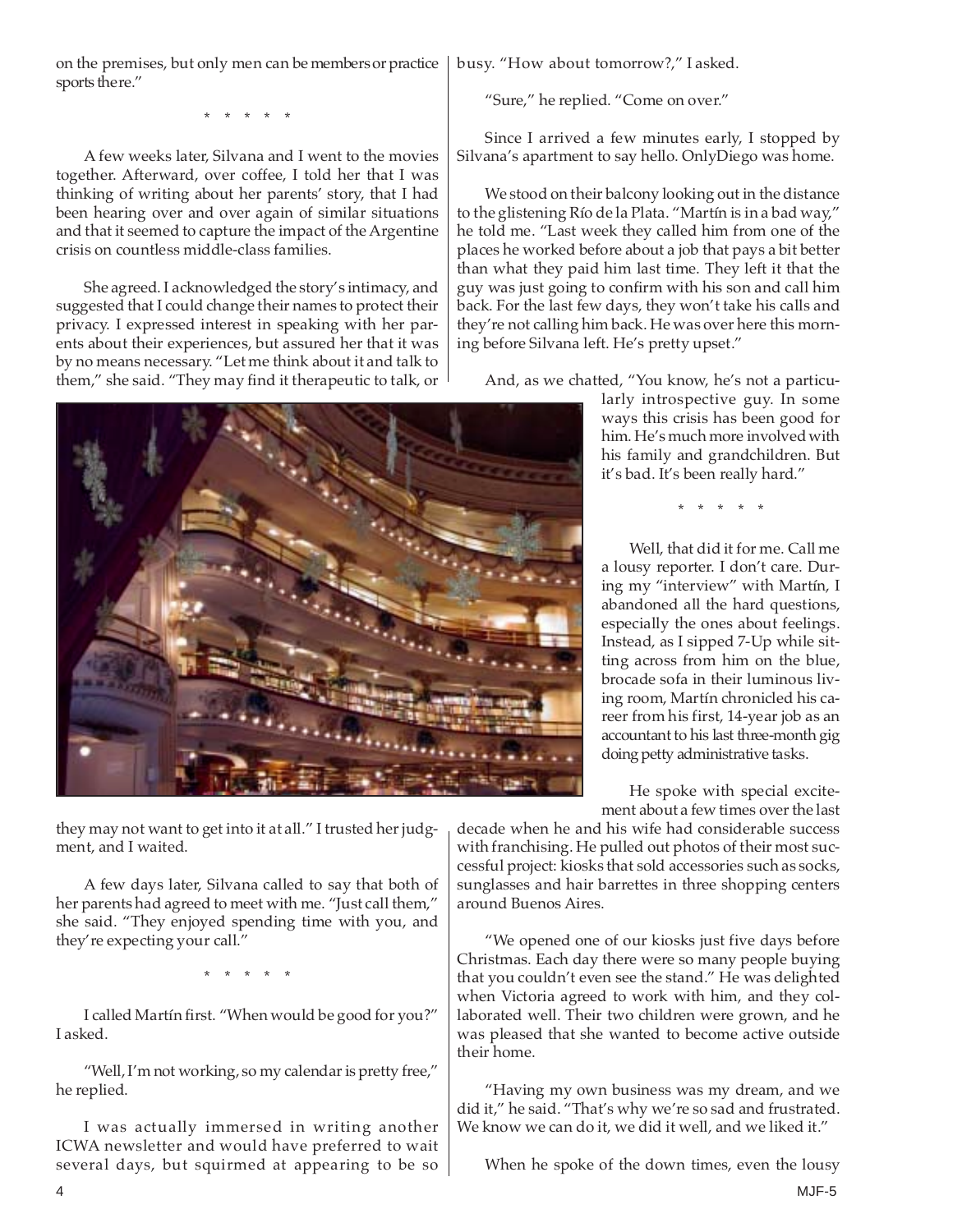jobs sounded good. He leaned forward and smiled. "Even when I was picking up cash register records from food concessions at the airport, I enjoyed myself," he said. "Especially because of my work in franchising, I've become much more extroverted. I enjoyed being in contact with so many people again. Even though I never said anything about myself, they all called me *el Contador—* the accountant." He didn't mention anything about the pay reduction. "Did they pay decently?" I asked without looking directly at him. "No," he replied with unwavering poise. "They paid me far less than I used to make, but I didn't have much choice."



He leaned back and crossed his legs and arms. "Now, though, it's getting tough. Even during the recession, whenever I needed to work, I would call around and be working within a week at the most. Whenever a job ended, I always left on the best of terms and never burned any bridges. Now I'm 60. I can't go out and apply for a job. No one, and I mean *no one*, would hire me. The only thing I can do is call on my colleagues and friends. They hire me because they know my work. But it's going to be hard if the economy doesn't pick up."

As he spoke, I thought about how I would feel if I



were out of work (and without a fellowship) for more than a few weeks. The result was a sickening sensation in my stomach and chest. I love to work. I *need* to work. I could only imagine what that sensation must be like for a 60-something male, especially in still-*machista* Argentina. I also couldn't help wondering what it would be like if my father, an attorney now in his early 70s, had been unemployed and my mother had been forced to work. It was almost impossible to visualize.

Later, still trying to put myself in Martín's shoes, I realized that I am proud. I imagined feeling intense irritation if someone many years my junior asked me such questions.

At about 5:15 Victoria came home with some pastries and went right to work making coffee for us. She laid out a lace cloth on the coffee table that separated us and pulled out flowered china demitasse cups and tiny, silver spoons. Before I left, we made a date to have coffee the following week at 5:00 at El Ateneo Gran Splendid, which is down the street from her job.

\* \* \* \* \*

I was looking forward to my meeting with Victoria. After our Saturday in Pilar, I felt as if I could call her any time I needed a shoulder to lean on in Buenos Aires. "This encounter will be woman-towoman, so now we'll really talk," I thought.

The day of our meeting, Victoria called to change our appointment from 5:00 to 3:00. This time I got a comfortable, cream-colored chair. When we sat down, she explained.

"Today I got out early because there was so little work to do. The company is losing clients. I started out at a thousand dollars a month. After a while they cut my pay to eight hundred dollars. What could I do? I needed the work. They know my work is good. Like so many others in this country, they pay me under the table—no benefits, no nothing. I'm sure

INSTITUTE OF CURRENT WORLD AFFAIRS **5**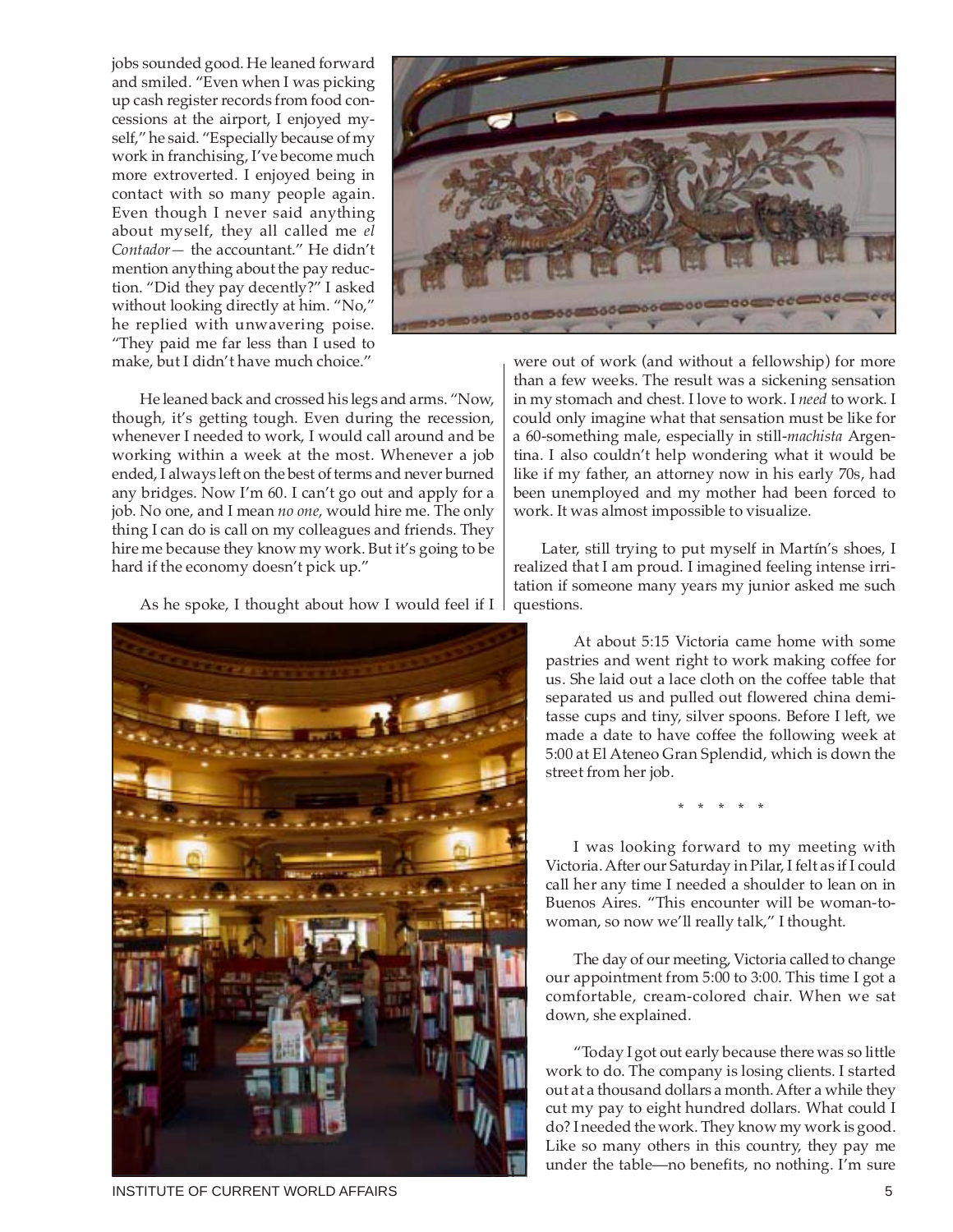they're filling their pockets. I know they're losing business, but still… Today they offered to keep me on at two hundred dollars a month. Two hundred dollars a month! It was an insult. I told them so."

Others have accepted such offers because they have no choice. She sat up a bit straighter, adjusted her hair and went on. "This is the same place that contracted Martín to work at the airports, so they know he is out of work. "Tell Martín not to get depressed," my boss told me. "My husband does not get depressed, so you do not need to worry," I told him.

I smiled faintly, and she smiled back. I asked if she felt angry at Martín at all, and commented that it seemed natural to me that she would. When she didn't react at all, I backpedaled, "you know, or maybe not angry, but frustrated about it all."

She told me that yes, she's frustrated with the politicians and economists, but not angry at Martín. "How can I be angry at him if it's not his fault?," she said.

\* \* \* \* \*

When I spoke to Silvana in late November, 2001, both of her parents were still looking for work, and they were spending down their savings. She said her father was quite worried, but her mother was feeling optimistic. That was just days before the government announced a package of measures on December 1, 2001, that seemed to escalate the crisis. The announcement also unleashed ubiquitous looting and massive, spontaneous, pot-banging protests that expressed Argentines' anger, hunger and desperation.

The key measure—in the midst of the worst run on deposits in recent history—was a \$250 limit per week on cash bank withdrawals, known as *el corralito* (little corral or playpen). In essence, the government has frozen Argentines' peso and dollar accounts. Although *el corralito* has been loosened slightly, people fear they may never see that money again.

Just as the new measures were announced, one new friend of mine returned from a week-long vacation with her husband and daughter at the beach in Brazil. "If we had planned this for January, we'd be canceling like everyone else," she told me on the phone. She stayed home from work that day with an upset stomach and back problems. She explained, "I know myself. I think this illness is stress. Damn them! Is there any solution to all this?"

On December 6, the International Monetary Fund (IMF) announced its decision against sending a long- and desperately-awaited \$1.26 billion loan disbursement to Argentina, putting a big stick in the spokes of the government's last-ditch economic program. Within two weeks, scattered shoplifting and manifestations escalated into a full-scale explosion of looting and protests that left 30 dead and forced the resignations of Economy Minister Domingo Cavallo and President Fernando de la Rúa.

On Christmas eve, seven-day Peronist President Adolfo Rodríguez Saá assumed office and immediately declared official default on all of Argentina's foreign debt. He abruptly resigned following a massive protest against continuing bank restrictions and corrupt cabinet appointees, and after only five of 14 Peronist governors agreed to meet with him. On January 2, the Presidency was assumed by Peronist Senator Eduardo Duhalde, former Vice President under Carlos Saúl Menem (now his arch-rival) and governor of Buenos Aires province.

Within days, Duhalde announced the devaluation of the Argentine peso, putting an end to almost 11 years of popular, once-stabilizing dollar-peso parity. While this historic measure favors Argentine exports, in the bestcase scenario, economic reactivation will take at least a couple of years—and will require new policies beyond just devaluation. Both the government and the IMF are projecting zero growth in 2002—which is better than negative growth, but still ominous news. Meanwhile, the devaluation has only increased the chaos, confusion and angst around *el corralito*, which

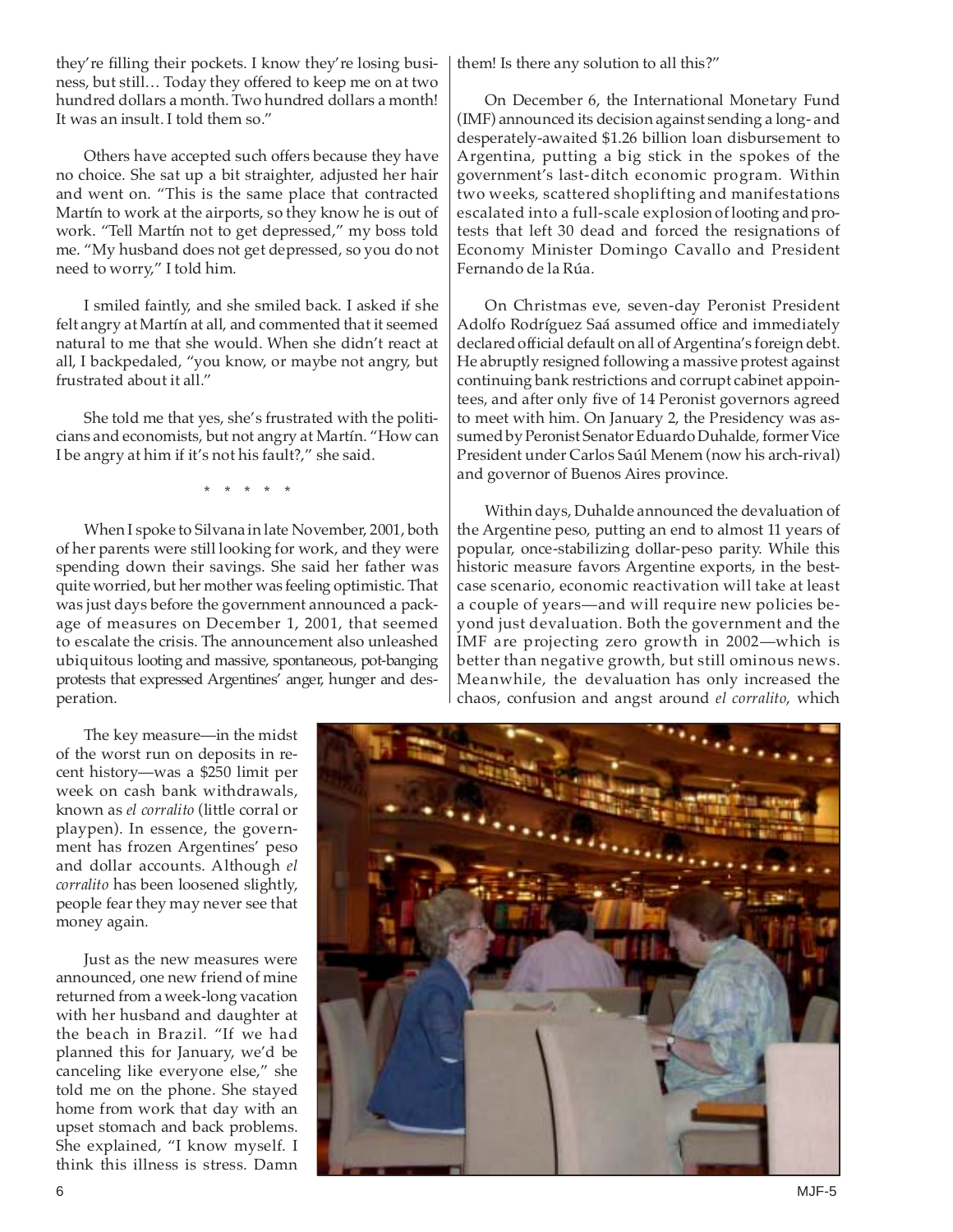changes slightly every few days.

As Argentina enters its 41<sup>st</sup> month of economic recession, official unemployment is nearly 20 percent and underemployment another 20 percent on top of that. According to the centrist daily *Clarín*, over the last two years, 1,000 Argentines per day have become newly unemployed, and the numbers are getting worse. The government recently announced that people with university or professional training are the fastest growing unemployed group. In the Buenos Aires metropolitan area, 21,000 professionals became jobless in the last 12 months alone that's 57 a day—bringing the total number of jobless professionals to 61,000.

The common wisdom I'm hearing day after day is that once you lose your job, that's it. No one has much hope of finding new employment. More and more, men and women are scrambling, not to work but to survive joblessness.

\* \* \* \* \*

*La Nación* and *Página/12* both ran stories last month describing the increase in panic attacks, high blood pressure and ulcers, and the rise in the consumption of antidepressants and anti-anxiety medications. One leader of the Association of Argentine Psychiatrists estimates that the number of visits to him and his colleagues increased 300 percent in the first week of December after the new measures were announced. Another group, Psychologists and Psychiatrists of Buenos Aires, says that a study of 2,841 therapy sessions in the last two years revealed that more than half were related to lack of work, economic worries, decreased income and the associated deterioration in the quality of life.

On Christmas eve, as the temperature rose into the 80's and we decorated our little tree, I caught myself heaving a sigh as I pondered the concept of underemployment, defined as part-time employment (even one hour a week) for those who seek full-time work. The term also seems apt for those who work full-time or more but haven't been paid for months, those who work far below their skill level for a fraction of what they're worth, or those who do bookkeeping 55 hours a week for \$800 a month—that's less than \$3.60 an hour—or much, much less. I also wondered what the holidays would be like for Martín, Victoria and their family.

\* \* \* \* \*

On January 6, Silvana and Diego moved to Ann Arbor, Michigan, where they plan to wrap up unfinished doctorates and look for work that will allow them to help their families. I was heartbroken to say goodbye to someone to whom I felt so connected.

INSTITUTE OF CURRENT WORLD AFFAIRS **7** And the state of the state of the state of the state of the state of the state of the state of the state of the state of the state of the state of the state of the state of the state One week later, reflecting the banking system's fragility, President Duhalde announced that *el corralito* is a



time bomb, and if it explodes, no Argentine will recover a single peso. I think all of Argentina is a time bomb. Violence and protest continue to mount across the country.

This week, banks and ATMs were burned in the provinces of Jujuy, Santa Fe and Buenos Aires and confrontations with police left several dozen wounded and detained. In Córdoba, doctors, patients and neighbors took over 25 health clinics to protest the dangerous lack of medicines and call for better services. In front of town halls across the country, municipal employees demanded payment of government salaries unpaid for months, and unemployed men and women clamored for jobs and food. In La Quiaca, Argentina's northernmost city, jobless men "crucified" themselves by tying their arms and legs to crosses and the municipality was destroyed completely.

In Buenos Aires, outside the presidential residence, real-estate agents demanded a solution to their crisis—I heard on TV that not one home has been sold in Buenos Aires so far this year. In front of the national courthouse, thousands of pot-banging Argentines' denounced judicial corruption and called for the Supreme Court's resignation. Yesterday thousands of outraged citizens marched from the Congress to the Plaza de Mayo. Their purpose was to commemorate the 30 Argentines who died one month ago during the looting and protests, and to clamor that justice be applied to the repression's intellectual and material perpetrators.

\* \* \* \* \*

Last night, Martín called me to say that he and Victoria are moving to Spain — for good — in six short weeks. Silvana had not let me know. I didn't know what to say to him.

Although visa-seeking Argentines have been lining up at the Spanish, Italian and US embassies for months, it never occurred to me to ask them if they might leave. In retrospect, it seems like an obvious question. I'm learning to ask all my new friends if they are thinking of leaving the country. Very few say they haven't thought of it.

Taking advantage of Victoria's Spanish citizenship (she migrated to Buenos Aires as a young child), they